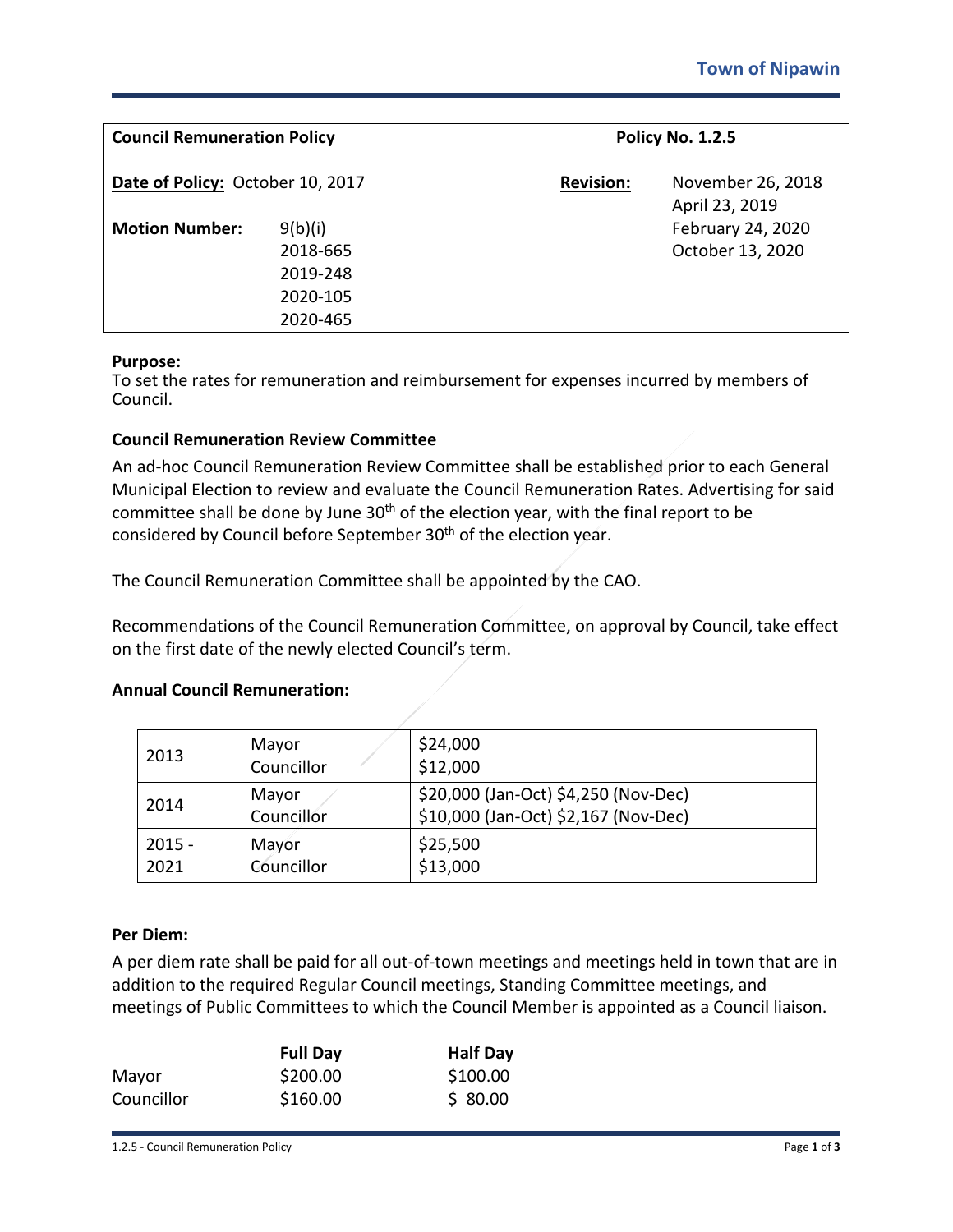## **Deputy Mayor Remuneration:**

The Deputy Mayor shall be paid an additional \$80.00 per month.

## **Indemnity/Reimbursement:**

The annual budgeted indemnity rate for members of Council shall be identified as follows: 2/3 - indemnity

1/3 - a monthly reimbursement allowance for local travel, telephone, and home office space.

## **Missed Meetings:**

## *The Municipalities Act:*

*"147(1)(c) A member of council is disqualified from council if the member is absent from all regular council meetings held during any period of three consecutive months during which at least two meetings of the Council have been held, starting with the date that the first meeting is missed, unless the absence is authorized by a resolution of Council"*

Should a member of Council miss more than three (3) regularly scheduled Council meetings or three (3) regularly scheduled Standing Committee meetings (as appointed to by Council) per calendar year, \$200.00 shall be deducted from that Council member's monthly remuneration for each additional meeting missed unless the absence is authorized by a resolution of Council.

## **Meeting Attendance Approval:**

The Mayor and Councillors shall be authorized to attend meetings with the following representatives without receiving prior approval from Council:

- Provincial or federal government ministries/agencies;
- Municipalities of Saskatchewan (The number of Council members approved to attend the Annual Municipalities of Saskatchewan Convention shall be approved by resolution of Council);
- Elected officials/staff from another municipality or First Nation.

# **Out of Town Mileage and out of pocket expenses:**

Shall be reimbursed in accordance with current Town of Nipawin Travel & Accommodation Policy.

## **Expenses:**

Council members shall submit expense vouchers with itemized descriptions of expenses for remuneration, mileage, and any other authorized out of pocket expenses.

The Mayor shall approve Councillors' expense claims and the Deputy Mayor shall approve the Mayor's expense claims.

All members of Council shall be responsible for submitting their own expense claims. For example, if more than one member of Council attends an event and one member pays for the meal, each member shall be responsible for submitting their own meal per diem and reimbursing the member that paid for said meal.